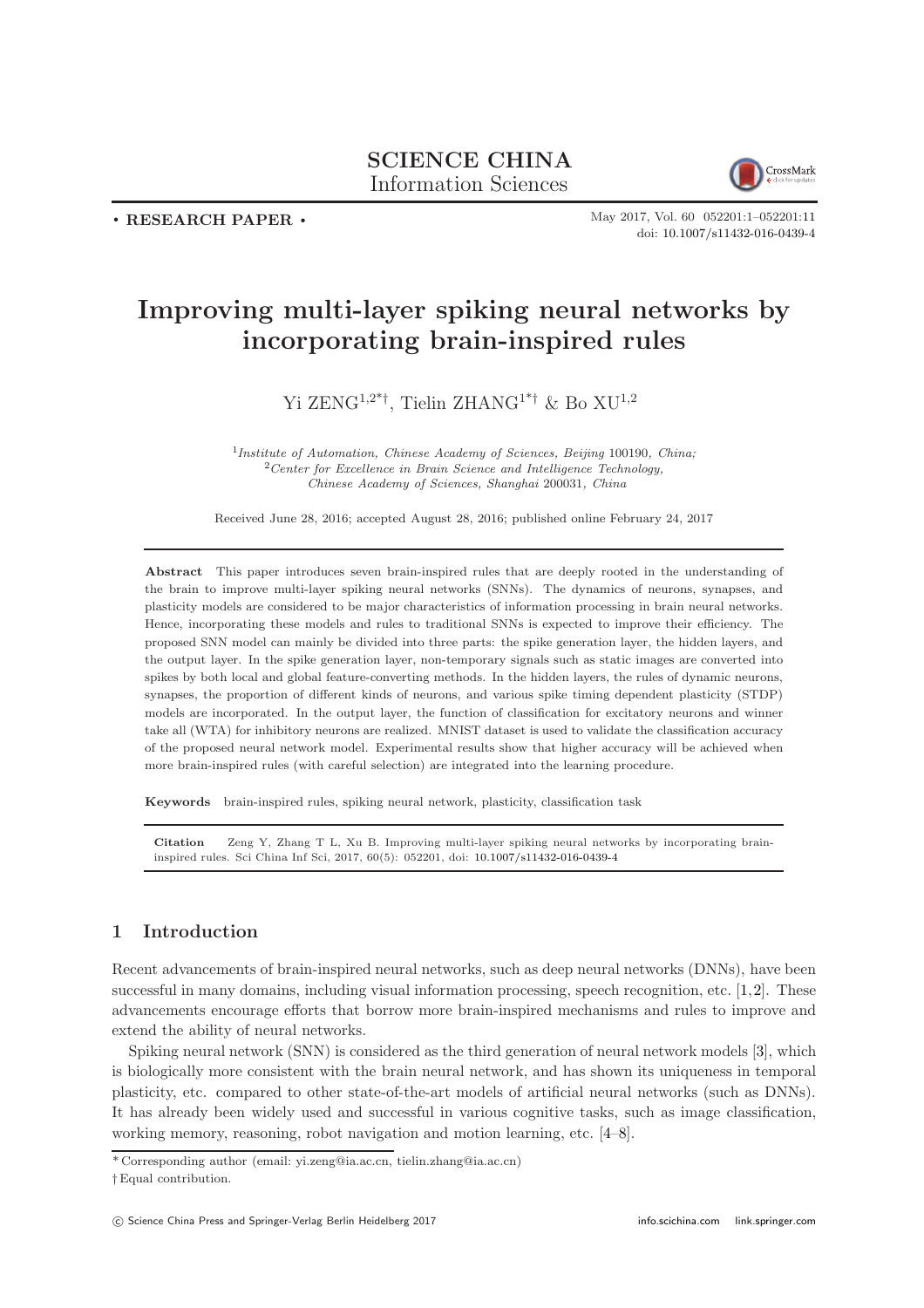Several computational models have been proposed to refine SNNs, which attempt to combine biological plausible rules to improve the performance, such as higher accuracy and shorter training time. Some achievements have been made on the models of spiking neurons, learning strategies for synaptic weights, rank order coding and STDP learning rules for online or off-line spatial-temporal pattern recognition.

From the performance of accuracy perspective, Wade et al. [\[9\]](#page-9-5) proposed a synaptic weight association and training algorithm which combined the Bienenstock Cooper Munro (BCM) learning rule with STDP. Both excitatory and inhibitory facilitating synapses which showed frequency routing capability were used to route the learning of hidden layer neurons. The work shows that the combination of different kinds of neurons can improve the network performance for classification. Beyeler et al. [\[10\]](#page-9-6) used the Izhikevichs neuron model [\[11\]](#page-9-7) and conductance based synaptic-dynamic rules, instead of single LIF model and traditional STDP rules, to form a hierarchical large scale SNN model to classify the hand written digits.

From the performance of convergence time perspective, Iakymchuk et al. [\[12\]](#page-9-8) proposed an efficient model which integrated LIF, STDP, spike frequency coding, and receptive field coding into an SNN architecture. Their major concern is on efficiency and think that different neuron models with high computational complexity and memory requirement would limit their realization in real-time learning applications. The new model is with up to 20 times computing speed-up compared to other traditional SNNs. Spiking neural P systems (SN P systems) integrate biological rules and are successful on timecoding related tasks [\[13,](#page-9-9) [14\]](#page-9-10). Compared to SNN, although most of the variables in the system are well predefined and not based on self-organization mechanisms or dynamically tuned during task processing, the systems still give us many inspirations for better learning networks by incorporating more biological rules.

In this paper, we will introduce seven brain-inspired rules and add them into the SNN training procedure. These rules include the dynamics of neurons and the synapses, various kinds of STDPs, specific functions of the excitatory and inhibitory neurons, and the background noises. Experimental results indicate that higher accuracy can be achieved when more brain-inspired rules (that are carefully selected) introduced in this paper are incorporated into the multi-layer SNN model.

In Section 2, a multi-layer SNN architecture will be introduced which contains both excitatory and inhibitory neurons. Section 3 will introduce the models of neurons and synapses. Section 4 will make a detailed description on the seven learning rules for SNN training. In Section 5, a golden standard experiment will be conducted to test the accuracy and efficiency of our proposed architecture. Section 6 will conclude the paper by highlighting major contributions.

# 2 A multi-layer SNN architecture

Here we define a multi-layer SNN, which is shown in Figure [1.](#page-2-0) It is a feed forward network and all the variables are dynamic. The numbers of neurons in each layer and the synaptic weights between layers will increase or decrease based on the seven rules described in Section 4. The abilities of the proposed multilayer SNN should contain static multi-dimensional classification (e.g. image classification), temporal prediction (i.e. regression analysis), or the combination of these two. In this paper, we focus on the classification task. The architecture contains three parts: the spikes generation layer, the hidden layers, and output layer. In the hidden layers and output layer, the proper percentage of inhibitory neurons are assigned for realizing sparsity and winner take all (WTA) mechanism respectively.

#### 2.1 The spike generation layer

In spike generation layer, when the inputs are 2D static image data (with width and height coordinates) without temporary information, two methods are proposed (as shown in Figures [2](#page-2-1) and [3\)](#page-2-1) to convert these data into spike signals (with the number of neurons and spike timing coordinates).

The global feature converting method contains two steps: (1) Convert the 2-D gray images into 1-D spike information (with only spatial information left) based on the comparison between gray values and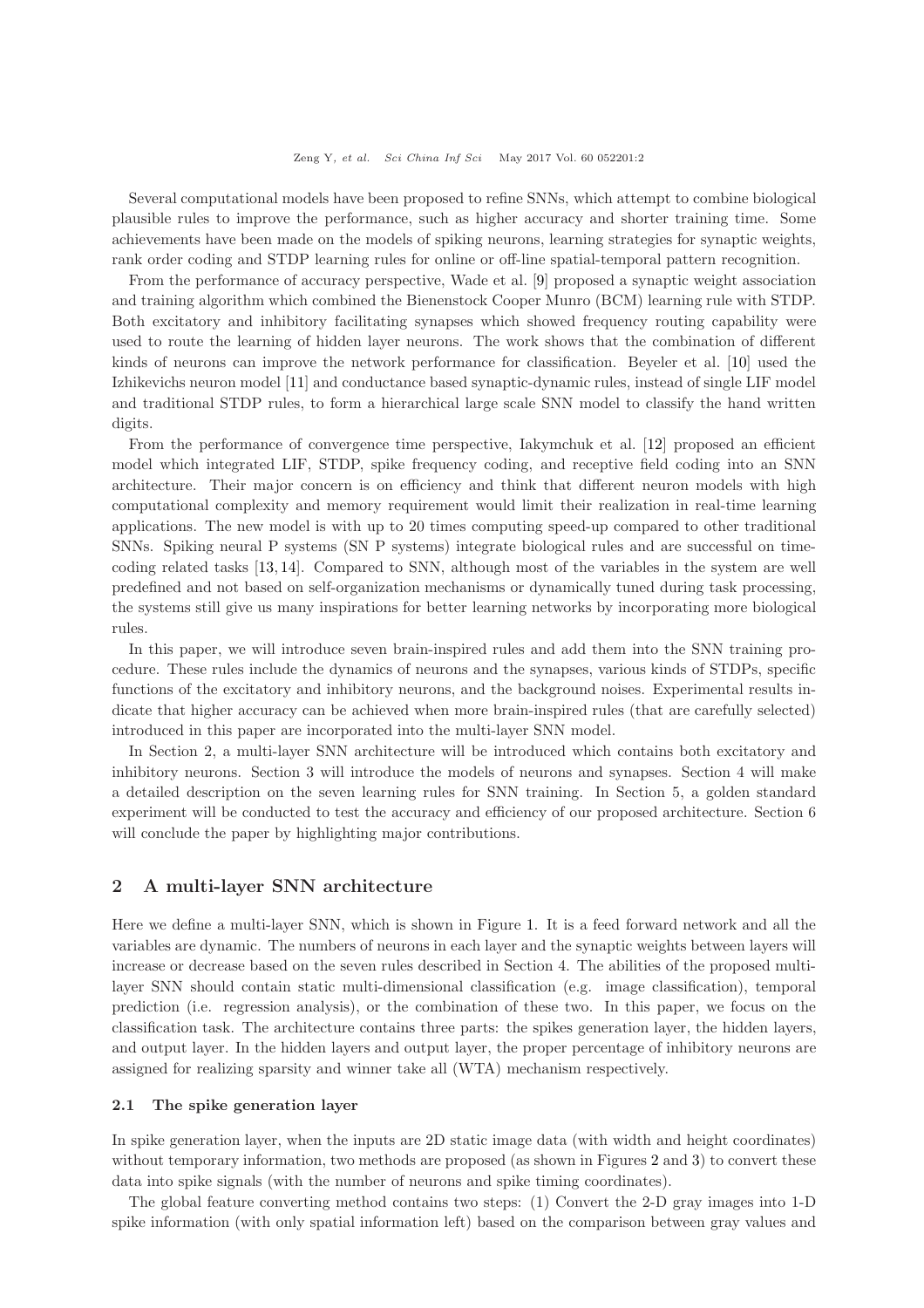<span id="page-2-0"></span>

Zeng Y, et al. Sci China Inf Sci May 2017 Vol. 60 052201:3

Figure 1 (Color online) The architecture of multi-layer SNN.

<span id="page-2-1"></span>

Figure 2 (Color online) The global feature converting method.



Figure 3 (Color online) The local feature converting method.

the static or dynamic threshold. (2) The 1-D spike information are repeated (here is 200 times) and mixed with Poisson noises to form new 2-D signals in which temporary information is added into the spatial information.

The local feature converting method is similar with the convolutional procedure where the convolutional computation is made by receptive field kernels in an image. The kernels are sensitive to different kinds of features (e.g. point, corner or edge features) [\[15\]](#page-10-1). The time of each step for convolution procedure is consistent with the time of different spiking sequences.

The global feature converting method is more robust to the noise of the images but needs more input neurons. While the local feature converting method has clearer descriptions on the inner characteristics of images, but are more sensitive to the size of kernels.

Since the global features and local features usually describe different scales of characteristics of the image, in this paper, we make a combination of these two methods by making the OR operation to local and global features to represent the original image. The effectiveness of this combination will be introduced in Subsection 5.1.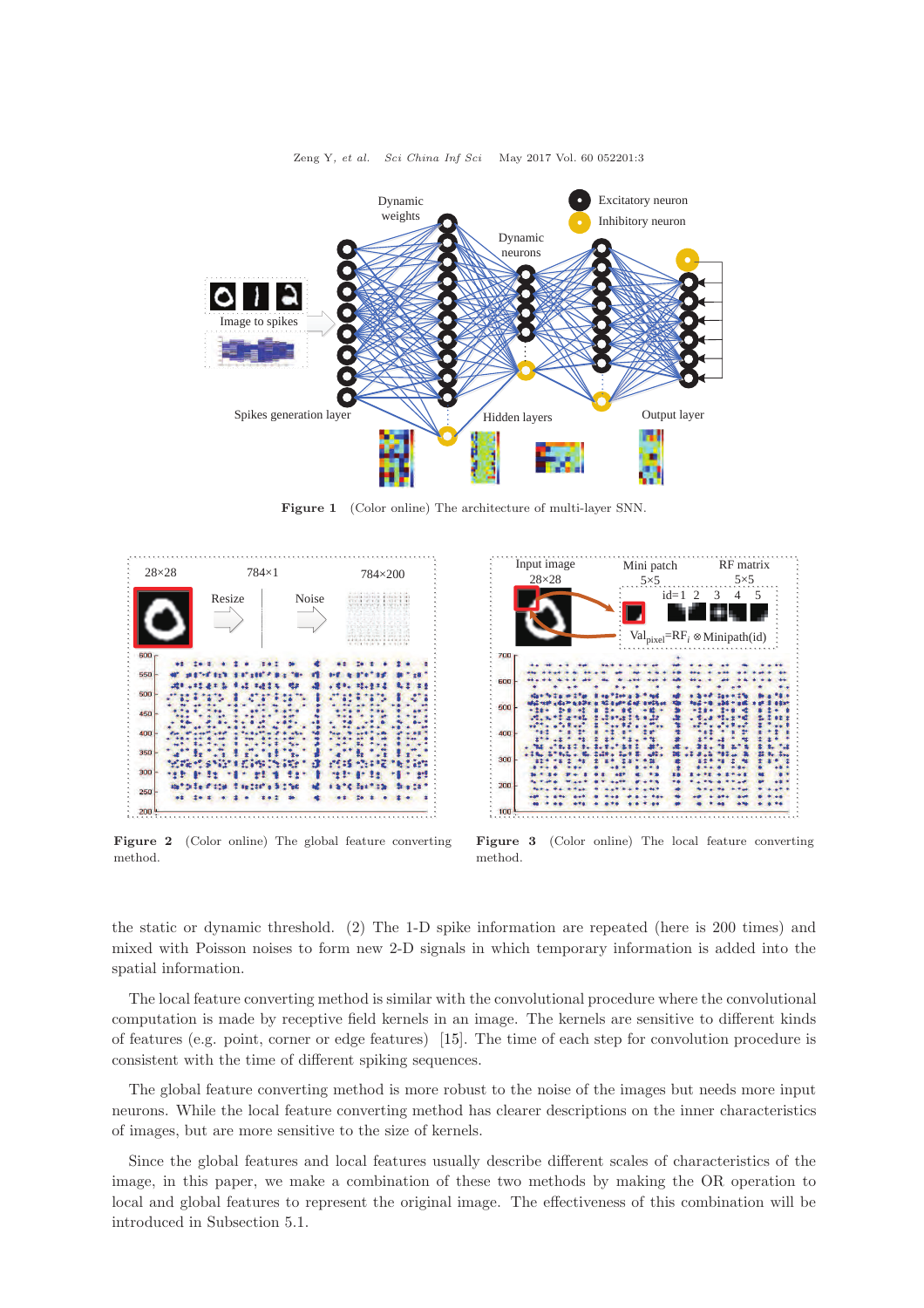#### 2.2 The hidden layers

The hidden layers are the keys for dynamic learning on the number of task neurons and the weights of synapses based on the learning rules. The proportion of inhibitory neurons will be changed based on the learning rules. Three hidden layers are constructed in the auto-encoder style (in which the second layer has fewest neurons and connections compared to the other two layers which is inspired by the early stage of visual pathway [\[16\]](#page-10-2)).

One of the problems in learning synaptic weights is that when the weights in lower layers are changed, some characteristics that the network has learnt will be erased by the new data. In order to solve this problem, we set  $m_{\mathbf{U}_{i,j}}$  as the meta weight among layer i and layer j, which is essential for synaptic weight update, and will be discussed in more detail in Subsection 4.2.

#### 2.3 The output layer

The output layer is for the final classification using excitatory neurons. The number of excitatory neurons in this layer is the same with the number of output classes. One inhibitory neuron is used for inhibiting other candidate classes in the WTA manner.

### 3 Neuron and synapse models in the multi-layer SNN architecture

#### 3.1 The neuron model

There are various kinds of neurons in the human brain. Different neurons have very different morphologies and functions, while they all play various important roles for realizing complex cognitive functions. In this paper, we select two kinds of typical neurons, pyramidal cell and basket cell as the models of excitatory neurons and inhibitory neurons in the multi-layer SNN architecture.

Different kinds of neuron models have been proposed, such as the Hodgkin-Huxley (H-H) model [\[17\]](#page-10-3), the Leaky Integrate and Fire (LIF) model [\[18\]](#page-10-4), and the Izhikevich model [\[11\]](#page-9-7). For the purpose of efficient computation, we use LIF model in this paper. A standard membrane potential equation of LIF proposed in  $[18]$  is shown in  $(1)$  and  $(2)$ :

<span id="page-3-0"></span>
$$
C_m \frac{\mathrm{d}V}{\mathrm{d}t} = -g^L \left( V - V_L \right) + I_{\mathrm{syn}},\tag{1}
$$

<span id="page-3-1"></span>
$$
\tau_m \frac{\mathrm{d}V}{\mathrm{d}t} = -\left(V - V_L\right) + \frac{I_{\mathrm{syn}}}{g^L},\tag{2}
$$

where  $C_m$  is the membrane capacitance of the neuron,  $I_{syn}$  is the input current from the pre-synapses, V is the membrane potential,  $g^L$  is the conductance of membrane,  $V_L$  is the steady-state leaky potential.  $\tau_m = C/g^L$  stands for the period of voltage decay, and for different kinds of neurons,  $\tau_m$  may be very different [\[18\]](#page-10-4). The reason why we do not select H-H model (only leak conductance  $g^L$  is kept, other ion channels such as  $g^{Na^+}$ ,  $g^{K^+}$  and  $g^{Ca^{2+}}$  are ignored), is that the LIF model is with the minimal computational complexity and has shown the majorities of the neuron reactions to the stimulus.

In this paper, the total received excitatory conductance is  $g<sup>E</sup>$  and received inhibitory conductance is  $g^I$ . And the reversal potential for corresponding channels are  $V^E$  and  $V^I$ . The model for each neuron in SNN is described by  $(3)-(5)$  $(3)-(5)$ . When  $V > V_{th}$ , a spike is generated and then the potential value is reset. Following the long-term potentiation (LTP) mechanism,  $V_{\text{reset}}$  will be a little higher than  $V_L$  for both excitatory and inhibitory neurons.  $g^E$  and  $g^I$  are dynamic updated based on the synapse models. Here  $V_L = -70$  mV,  $V_{th} = -50$  mV,  $V_{reset} = -55$  mV,  $\tau_m = 20$  ms,  $V_L = -70$  mV,  $V_E = 0$  mV,  $V_I =$  $-70$  mV and  $g^L = 20$  nS.

<span id="page-3-2"></span>
$$
I_i^{\rm syn} = -g^E(V - V_E) - g^I(V - V_I),\tag{3}
$$

$$
\tau_m \frac{dV}{dt} = - (V - V_L) - \frac{g^E}{g^L} (V - V_E) - \frac{g^I}{g^L} (V - V_I) , \qquad (4)
$$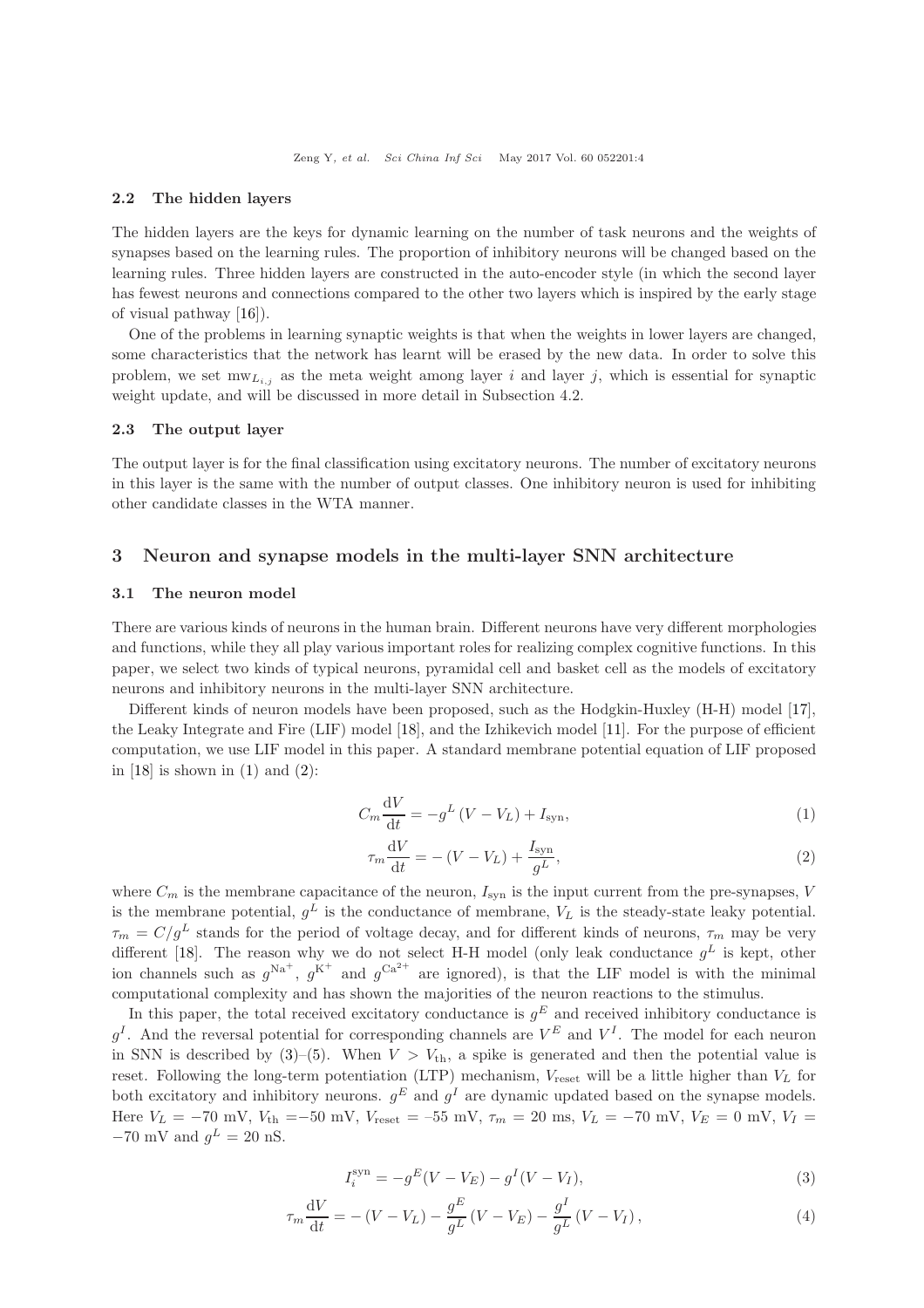Zeng Y, et al. Sci China Inf Sci May 2017 Vol. 60 052201:5

<span id="page-4-0"></span>
$$
V \to V_{\text{reset}} \quad \text{if} \quad V > V_{\text{th}}.\tag{5}
$$

#### 3.2 The synapse model

The dynamics of the synapses are the keys for neural network training [\[19\]](#page-10-5). There are many models for synaptic connections, and one of the most widely used models for spiking neurons is the conductance-based synapse model [\[20\]](#page-10-6). It assumes that the pre-synaptic spikes affect post-synaptic membrane potential by opening particular ion channels. Excitatory synapse will release glutamate, which binds AMPA receptors (For the purpose of simplification, we only consider AMPA in this paper). Inhibitory synapse will release neurotransmitter GABA which binds GABA receptor. Ion channels of these receptors will be opened after binding of neurotransmitter, allowing ions flux through the channels, thus increasing the conductance of the membrane. We can eventually have one value for representing the total excitatory and inhibitory conductance onto a neuron. AMPA receptor and GABA receptor channels allow for different types of ions to pass through, so the reversal potential to  $V_E$  and  $V_I$  are different. Without any pre-synaptic spikes, conductance will decrease to zero with time constant  $\tau_E$  and  $\tau_I$  for excitatory and inhibitory conductance respectively, as shown in [\(6\)](#page-4-1) and [\(7\)](#page-4-2):

<span id="page-4-1"></span>
$$
\frac{\mathrm{d}g_i^E}{\mathrm{d}t} = -\frac{g_i^E}{\tau_E},\tag{6}
$$

<span id="page-4-2"></span>
$$
\frac{\mathrm{d}g_i^I}{\mathrm{d}t} = -\frac{g_i^I}{\tau_I}.\tag{7}
$$

Whenever a pre-synaptic neuron j spikes, it increases the conductance  $g_{i,j}$  by an amount of  $w_{i,j}$ .  $t_k^j$ is the spiking time to neuron j. The membrane potential of neuron j reaches  $V_{\text{peak}}$  if neuron j fires, or become resting membrane potential when neuron  $j$  did not fire for a long time. Finally we can get  $(8)$ and [\(9\)](#page-4-4) in which  $\tau_{(\text{syn}_E)} = 2 \text{ ms}, \tau_{(\text{syn}_I)} = 5 \text{ ms}$ . The connectivity weight of the synapses  $w_{i,j}$  will follow the STDP mechanism introduced in Section 4.

<span id="page-4-3"></span>
$$
\Delta g_i^E(t) = -\frac{g_i^E(t)}{\tau_E} \Delta t + \sum_{j \in C_E} w_{i,j} \sum_k \delta_{t, t_k^j},\tag{8}
$$

<span id="page-4-4"></span>
$$
\Delta g_i^I(t) = -\frac{g_i^I(t)}{\tau_I} \Delta t + \sum_{j \in C_I} w_{i,j} \sum_k \delta_{t,t_k^j}.
$$
\n(9)

# 4 Brain-inspired learning rules in the multi-layer SNN

#### 4.1 Learning rules

In order to improve the performance of traditional SNN models, here we introduce and incorporate seven learning rules to guide the training procedure of SNN, as shown in Table [1.](#page-5-0)

(1) R1 and R2: Allocating new neurons or deleting extra neurons based on task complexity. In many neural network models, the number of neurons for the network is static and cannot be changed. While in the human brain, different number of neurons can be allocated for different information processing procedures and tasks [\[21\]](#page-10-7). Based on this observation, we propose to dynamically allocate or delete neurons based on the task requirement for achieving better computation performance. In this paper, the number of neurons will increase or decrease automatically based on the complexity of the tasks (or the number of learning classes) and the neurons will be removed while no active synapses are with them.

(2) R3 and R4: Synapse formation and elimination. Different from some of the existing artificial neural network models in which neurons are fully connected to neighborhood layers, synapses are very dynamic in the biological brain, with synaptic formation and elimination based on biological learning rules such as STDP. In this paper, we introduce this mechanism to our multi-layer SNN model.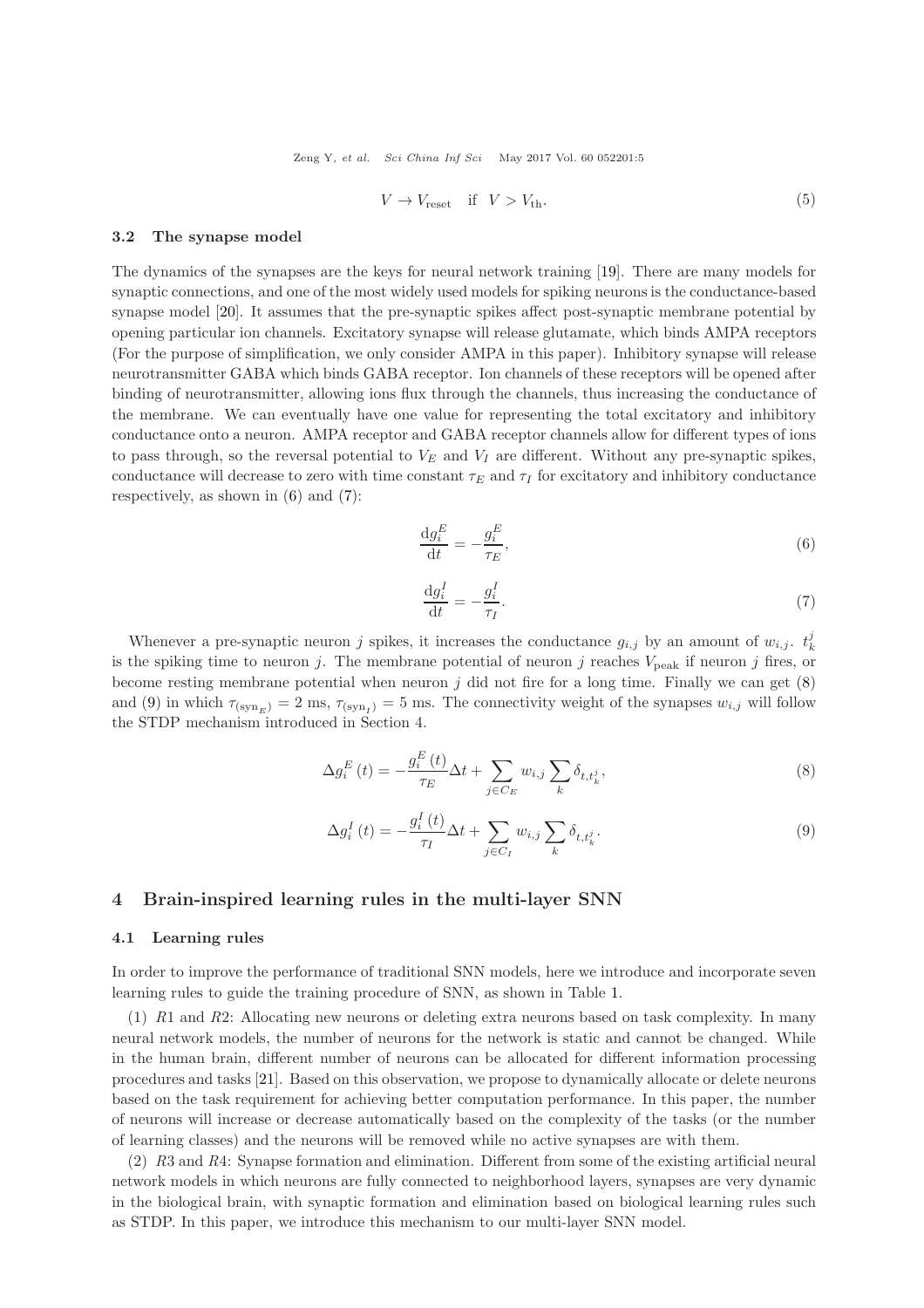#### Zeng Y, et al. Sci China Inf Sci May 2017 Vol. 60 052201:6

<span id="page-5-0"></span>

| R1 | Allocating new Neurons.                      |  |  |  |
|----|----------------------------------------------|--|--|--|
| R2 | Deleting extra Neurons.                      |  |  |  |
| R3 | Synapse formation.                           |  |  |  |
| R4 | Synapse elimination.                         |  |  |  |
| R5 | Background noise.                            |  |  |  |
|    | a: Uniform noise.                            |  |  |  |
|    | b: Possion noise.                            |  |  |  |
| R6 | STDP rules.                                  |  |  |  |
|    | a: bi-phasic STDP.                           |  |  |  |
|    | b: tri-phasic STDP.                          |  |  |  |
|    | c: voltage STDP.                             |  |  |  |
| R7 | Introducing inhibitory neurons in SNN.       |  |  |  |
|    | a: the anti-excitatory-type neurons.         |  |  |  |
|    | b: the lock-excitatory-type neurons.         |  |  |  |
|    | c: the percentage of the inhibitory neurons. |  |  |  |

Table 1 Seven learning rules used in the training procedure

For synapse formation, let  $n_i$  denotes an arbitrary neuron in the lower layer and  $n_i$  denotes another neuron in a higher neighbor layer, when the spikes appearance time for  $n_i$  after  $n_i$  spikes reach a threshold, at least 5 consecutive times (without post-synaptic neuron fires before pre-synaptic neuron during these consecutive times), then a new synapse will be formatted from  $n_i$  to  $n_j$ .

For synapse elimination, synaptic weights may decrease based on the STDP rule, and if the weight of synapse is weak enough (with strength of  $10^{-4}$ ), the specific synapse will be signed as eliminated.

The weights of synapses will be dynamically changed based on two considerations: the synapse model introduced in Subsection 3.2 and the rules of R6 and R7. The initial weights of synapses are random and the number of synapses is 50% full connections. Each inhibitory neuron in SNN plays a role on the detection of the active level of excitatory neurons, and it will be combined with R5b to guide the network for a balanced activity of each excitatory neuron. For example, some neurons are more active for the class named class<sub>A</sub>, and when there is a new class named class<sub>B</sub>, 50% of the neuron activities for class<sub>A</sub> will be inhibited so that new neurons which are inactive for class<sub>A</sub> could start to learn from class<sub>B</sub>.

In order to simulate the procedure of information processing of biological neurons, we also set different refractory periods for excitatory and inhibitory neurons respectively in the multi-layer SNN model.

(3) R5a and R5b: Network background noise. For SNNs, the background noise will help network training. Two kinds of noises  $(R5a$  and  $R5b)$  are tested separately in the whole process of training procedure. The first one is uniform distribution random noise. Another one is Possion distribution noise. The Possion distribution noise shows more biological characteristics [\[22\]](#page-10-8) and indeed shows better performance in the experimental task. The Possion distribution noise added into the network makes the neurons more probable to fire at the beginning of the training which will contribute to a higher convergence speed. In this paper, the background Possion noise is shown in [\(10\)](#page-5-1). The  $mw_{Li,j}$  is the meta weight among different neighborhood layers, which is defined in detail in Subsection 4.2.  $C_{\rm sp}(q)$ is recorded by inhibitory neurons and works as the spike counter for the frequency of spikes of the qth excitatory neuron in the ith layer:

<span id="page-5-1"></span>
$$
P(t = k) = \frac{\lambda^k}{k!} e^{-\lambda} \text{mw}_{L_{i,j}} \tanh^{-1} (C_{\text{sp}}(q)), \quad k \in T.
$$
 (10)

(4) R6: STDP learning rules. Many implementations of the STDP rules have been proposed based on the biological experiments [\[23\]](#page-10-9). In this paper, the Tri-phasic STDP, Bi-Phasic STDP and voltagedependent plasticity model are used to change the weight of synapses in the training procedure of the SNNs. Detailed descriptions about STDP models will be discussed in Subsection 4.2.

(5) R7: The proportion of excitatory and inhibitory neurons. Many experimental results have shown the great values of the excitatory neurons for feed forward network training [\[24\]](#page-10-10), while there are even more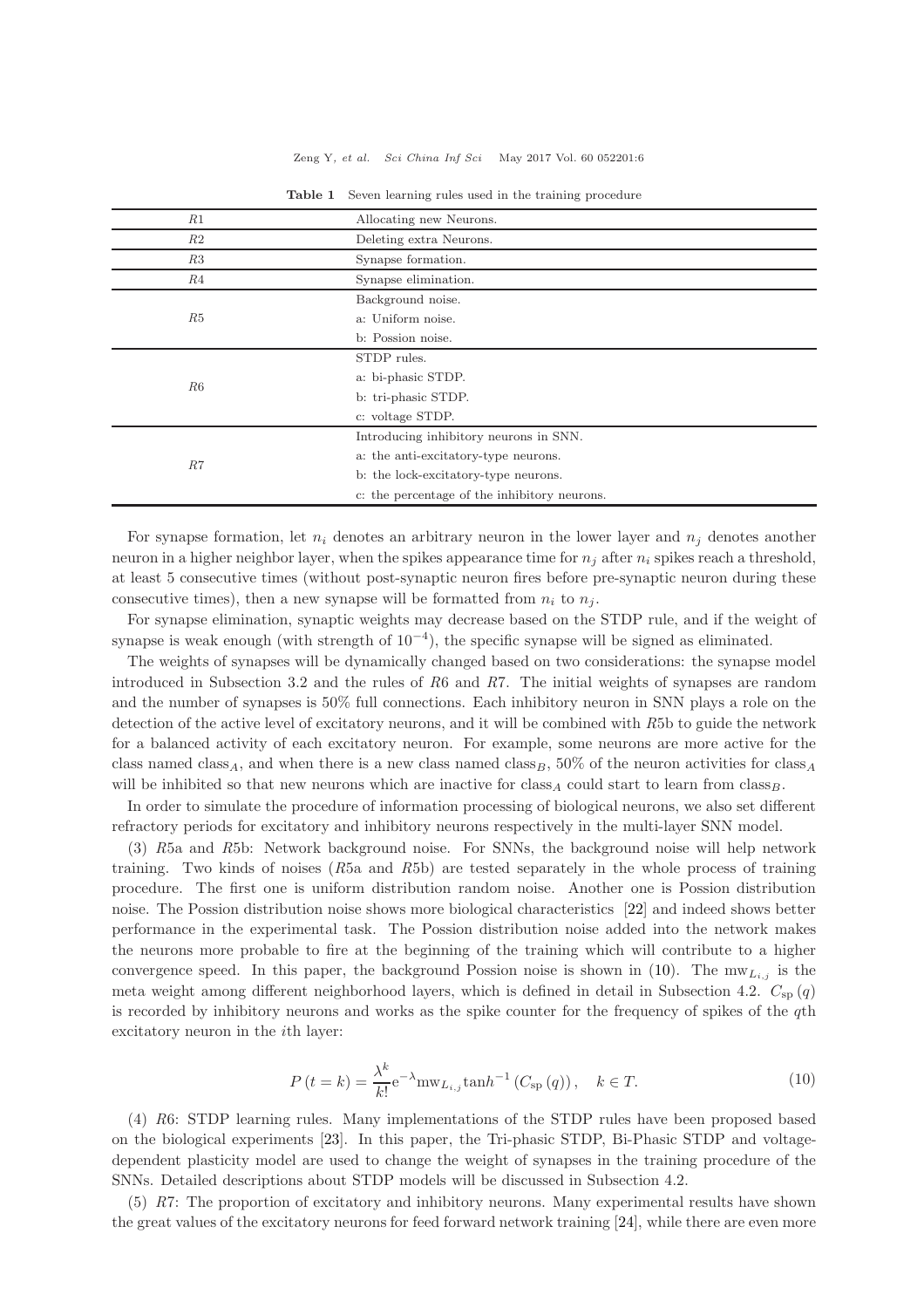types of inhibitory neurons in the brain. These inhibitory neurons play very important roles in higher cognitive functions such as attention and control. Besides excitatory neurons, two types of inhibitory neurons will be added into the proposed network: one is anti-excitatory neurons (anti-E [\[25\]](#page-10-11)) which will decrease the membrane potential of the post-synaptic excitatory neurons when the inhibitory neurons fire, and the other is lock-excitatory neurons (lock-E [\[26\]](#page-10-12)) which will stop the target excitatory neurons from updating the synapse weights for a refractory time (so more synapses of unlocked excitatory neurons will be updated based on  $R3$ ) instead of just weaken them. The designed two kinds of specific inhibitory neurons will be built to record the spike frequency of each excitatory neurons, and the plasticity level of inhibitory neurons will be one third of the excitatory neurons in SNN for the quick convergence. The analysis of proper proportions of inhibitory neurons in SNN will be introduced in Section 5.

#### 4.2 STDP models and synaptic weight update

STDP is a kind of temporal learning rule in which the synapse weight will be updated based on timing of spikes generated by pre-synaptic and post synaptic neurons. Many STDP models have been proposed for network learning, such as Tri-phasic STDP, Bi-phasic STDP and voltage-dependent plasticity model. The descriptions of them are shown in  $(11)$   $[27]$ ,  $(12)$   $[28]$  and  $(13)$   $[29]$ , respectively.

(1) Tri-phasic STDP is modeled as [\[27\]](#page-10-13)

<span id="page-6-0"></span>
$$
\Delta w_i = A_+ \exp\left(\frac{-\left(\Delta t_i - t_m\right)^2}{\tau_+}\right) - A_- \exp\left(\frac{-\left(\Delta t_i - t_m\right)^2}{\tau_-}\right),\tag{11}
$$

where  $A_+$  and  $A_-$  are the learning rates.  $\Delta t_i$  is the delay from pre-synaptic spike to post-synaptic spike.  $\tau_+$ and  $\tau_-$  are delays which control the rates of exponential decrease or potentiation.  $t_m$  is the time corresponding to the maximum value of  $\Delta w_i$ . Relevant parameters are set as the following:  $\tau_+ = 100$ ,  $\tau_-=1000$  and  $t_{\text{max}}=15$  [\[27\]](#page-10-13).

(2) Bi-phasic STDP is modeled as [\[28\]](#page-10-14)

<span id="page-6-1"></span>
$$
\Delta w_i = \begin{cases}\nA_+ \exp\left(\frac{\Delta t_i}{\tau_+}\right), & \text{if } \Delta t_i < 0; \\
-A_- \exp\left(\frac{-\Delta t_i}{\tau_-}\right), & \text{if } \Delta t_i > 0,\n\end{cases}
$$
\n(12)

where  $A_+$  and  $A_-$  are learning rates, and  $\Delta t_i$  is the delay time from pre-synaptic spike to postsynaptic spike.

(3) Voltage-dependent plasticity is modeled as [\[29\]](#page-10-15)

<span id="page-6-2"></span>
$$
\Delta w_i = -A_{\text{LTD}} x_i \left[ \bar{u} - \bar{\theta} \right] + A_{\text{LTP}} \bar{x}_i \left[ u - \theta \right] \left[ \bar{u} - \bar{\theta} \right],\tag{13}
$$

 $x_i$  denotes the pre-synaptic spike train. u denotes the post-synaptic voltage.  $\theta$  denotes a threshold for synaptic weight change to occur,  $\bar{x}$ ,  $\bar{u}$  and  $\bar{\theta}$  are the low-pass filtered values of x, u and  $\theta$ , respectively.

Based on our experimental study, we find that for the purpose of improving the learning efficiency, synaptic weight updates are not only based on the upper equations. Consideration of meta weight among layers will be very helpful for speeding up the learning process. We define meta weight among layers, denoted as  $mw_{L_{m,n}}$ , to represent an additional weight to be multiplied to every synaptic changes among layer m and layer n. For example, i and j are two arbitrary neurons from layer m and layer n, respectively, and  $i$  is the pre-synaptic neuron. By STDP learning algorithms introduced above, their synaptic weight should have a change represented as  $\Delta w_i$ .  $m w_{L_{m,n}}$  is multiplied to  $\Delta w_i$  for the final actual change on the synaptic weights between i and j, denoted as  $\Delta w'_{i} = \text{mw}_{L_{m,n}} \times \Delta w$ .

Starting from the input layer to the output layer,  $m w_{L_{m,n}}$  is set to  $1:1:4:9$  among each neighborhood layers. The ratios are inspired by the fact that the lower layers describe basic features (e.g. edges or angles) [\[30\]](#page-10-16) while the higher layers are mainly for describing more complex features (e.g. the shapes features), so meta weights in lower layers are lower compared to that of higher layers.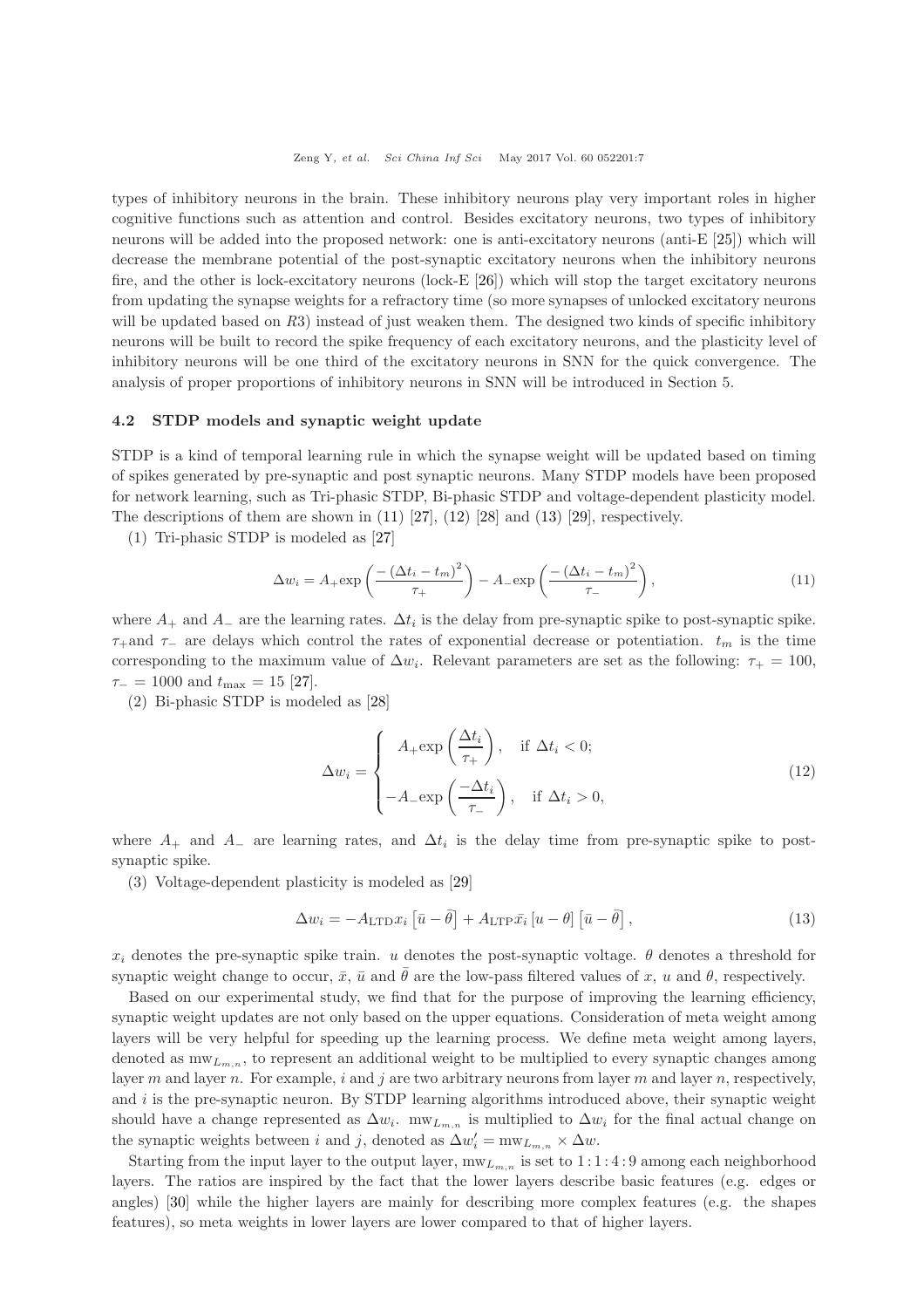<span id="page-7-0"></span>

| Method  | R6a        |         | R6b        |         | R6c        |         |
|---------|------------|---------|------------|---------|------------|---------|
|         | Acc $(\%)$ | Time(s) | $Acc (\%)$ | Time(s) | $Acc (\%)$ | Time(s) |
| R125a   | 68         | 304     | 72         | 264     | 65         | 453     |
| R345a   | 64         | 140     | 67         | 114     | 46         | 165     |
| R12345a | 72         | 492     | 78         | 367     | 51         | 843     |
| R125b   | 64         | 285     | 71         | 195     | 55         | 657     |
| R345b   | 78         | 192     | 75         | 184     | 61         | 920     |
| R12345b | 84         | 177     | 87         | 141     | 69         | 586     |

Table 2 The comparison of classification results based on rules  $R1$  to  $R6$ 

# 5 Experimental results and analysis

### 5.1 The experiment settings and procedures

In this paper, MNIST hand writing digit dataset  $^{1)}$  is used to train and test the performance of proposed multi-layer SNN. Pybrain [\[31\]](#page-10-17) is used to simulate the models of neurons and synapses. The dataset contains 10 classes of digit images from zero to nine and each image is with the size of  $28 \times 28$ . The total number of images is 60000 for training and 10000 for testing.

The experiment procedure can be divided in to three phases, namely, initialization phase, training phase, and test phase.

During the initialization phase, the number of neurons in each layer is minimized (here 20 excitatory neurons are assigned for initialization). The number and weights of synapses are crucial for the learning performance. We recommend at least 100 tries for random distribution of these two parameters and picking the best one as random seed. The proportion of excitatory and inhibitory neurons is specifically designed based on learning rules. The maximum training time is set as 1000 s. In this phase, we convert gray-scale values to spike trains in the following ways: Global converting method, in which all the values are compared with a static threshold; Local converting method, in which the new values are formed after convolution and static threshold variable processing. For each image, 200 iterations (1 ms between two neighborhood iterations) are presented to the network.

During the training phase, the number of neurons and synapses, the weights of synapses will be changed based on the integration of different learning rules. The training procedure will be stopped when the changes of the weights (entropy) in the network is less than 5% per second or the maximum training time has reached.

During the test phase, the structure and the variables of the network will not be changed. New data which are not trained will be tested for the performance of the well trained classification network.

#### 5.2 Results for integrating rule R1 to R6

In this paper, seven learning rules are incorporated into the network for a better performance on accuracy. The rules are shown in Table [1,](#page-5-0) and the results of integrating R1 to R6 are shown in Table [2.](#page-7-0) For different kind of background noises (R5a or R5b), the combinations of four rules  $(R1 \text{ to } R4)$  show better performance than the combination of two rules  $(R1$  to  $R2$  or  $R3$  to  $R4$ ). Among the rules  $R6a$ ,  $R6b$ , and R6c, the Tri-phasic STDP (R6b) shows the best accuracy and convergence time compared with the bi-phasic STDP rule (R6a) and voltage-dependent STDP rules (R6c), respectively. The input spikes are generated through the OR operations on the results from the local and global features generation procedures introduced in Subsection 2.1.

#### 5.3 Results for incorporating rule R7

The function of inhibitory neurons in output layer is similar with WTA procedure in artificial networks, in which the neuron spikes in the output layers will give inhibition to other neurons. Two kinds of inhibitory neurons (e.g. anti-E and lock-E types) are introduced into the hidden layers, and their different

<sup>1)</sup> LeCun Y, Cortes C, Burges C J. The MNIST database of handwritten digits. 1998.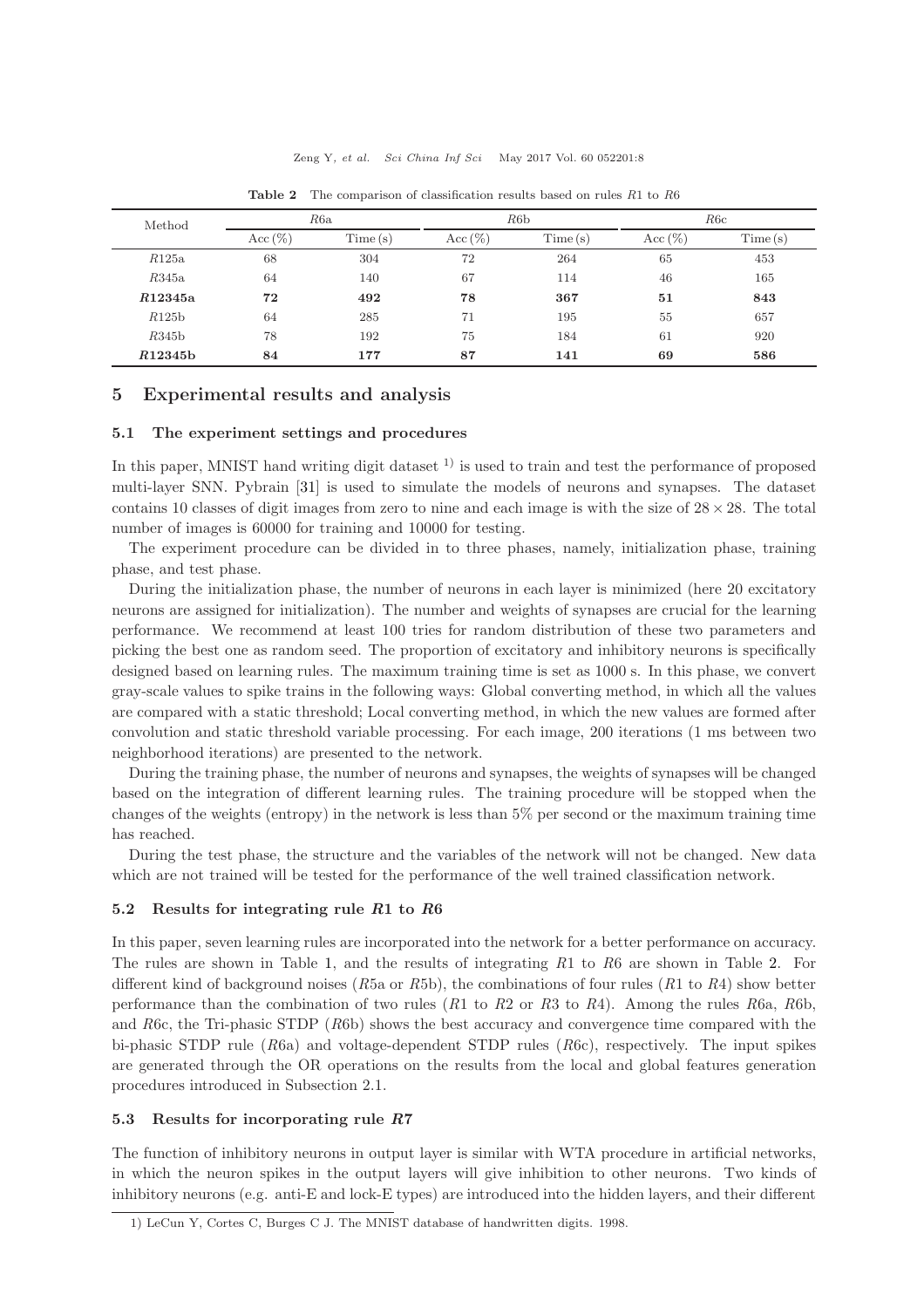<span id="page-8-0"></span>

190 Anti-E 180 Lock-E Convergence time (s) Convergence time (s) 170 160 150  $140$ 0 5 10 15 20 25 30 Percentage of inhibitory neurons (%)

Figure 4 The accuracies of different proportions and types of inhibitory neurons. Initial synaptic connection is 50%. All the results are based on the integrated rules of R1, R2, R3, R4, R5b and R6b.

Figure 5 The convergence time of different proportions and types of inhibitory neurons.

contributions to the learning results are observed. Different proportions (from  $0\%$  to  $30\%$ ) and types (anti-E and lock-E types)of the inhibitory neurons are tested in the experiments and the results are shown in Figure [4.](#page-8-0) The best accuracy without inhibitory neurons is 86.7% (as shown in Table 2), and when incorporating 5% to 20% inhibitory neurons, the accuracy for classification will be better. With the increase percentage of inhibitory neurons involved in the SNN, the accuracies increased at first, but decreased very obviously later. This shows that proper percentage of inhibitory neurons will help the network achieve better performance on the accuracy. Finally the proportion of 85% excitatory neurons and 15% inhibitory neurons obtains the highest accuracy (i.e. 90.4%) than other groups.

With more inhibitory neurons in the SNN model, the convergence time of the SNNs will be longer, as shown in Figure [5.](#page-8-0) In addition, the network with lock-E type neurons shows better performance on the convergence time than the network with anti-E type neurons. Take both convergence time and accuracy into consideration, 5% to 15% of inhibitory neurons will be appropriate for good performances.

#### 5.4 Higher performances for combining more rules and mechanisms

In the upper experiments, spikes are generated based on the combination of local and global features converting method (based on the OR operation, as introduced in Subsection 2.1). In this paper, the performances of three kinds of strategies are shown in Figure [6.](#page-9-11) As the result shows, the combination method has better performance than the other two methods (only considering local or global features) on both accuracy and convergence time (the learning rules here is the combination of  $R_1$ ,  $R_2$ ,  $R_3$ ,  $R_4$ , R6, R7b, and 15% anti-E inhibitory neurons). This result indicates that the proposed spike generation method based on OR operation is rational and effective.

We attempt to validate the hypothesis that gradually incorporating more brain-inspired rules will help to improve the learning accuracy. Figure [7](#page-9-11) presents the accuracies based on the gradual integrations of different learning rules. As can be observed from the experimental results, with more brain-inspired learning rules (with careful selection) integrated into the learning procedure, higher accuracies can be achieved.

# 6 Conclusion

Efforts for developing learning mechanisms of SNNs are mostly focusing on spike timing dependent plasticity (STDP), while the actual learning process is supported by even more complex learning rules in the biological brain. Borrowing more brain-inspired rules for SNN learning is expected to be effective for improving its performance.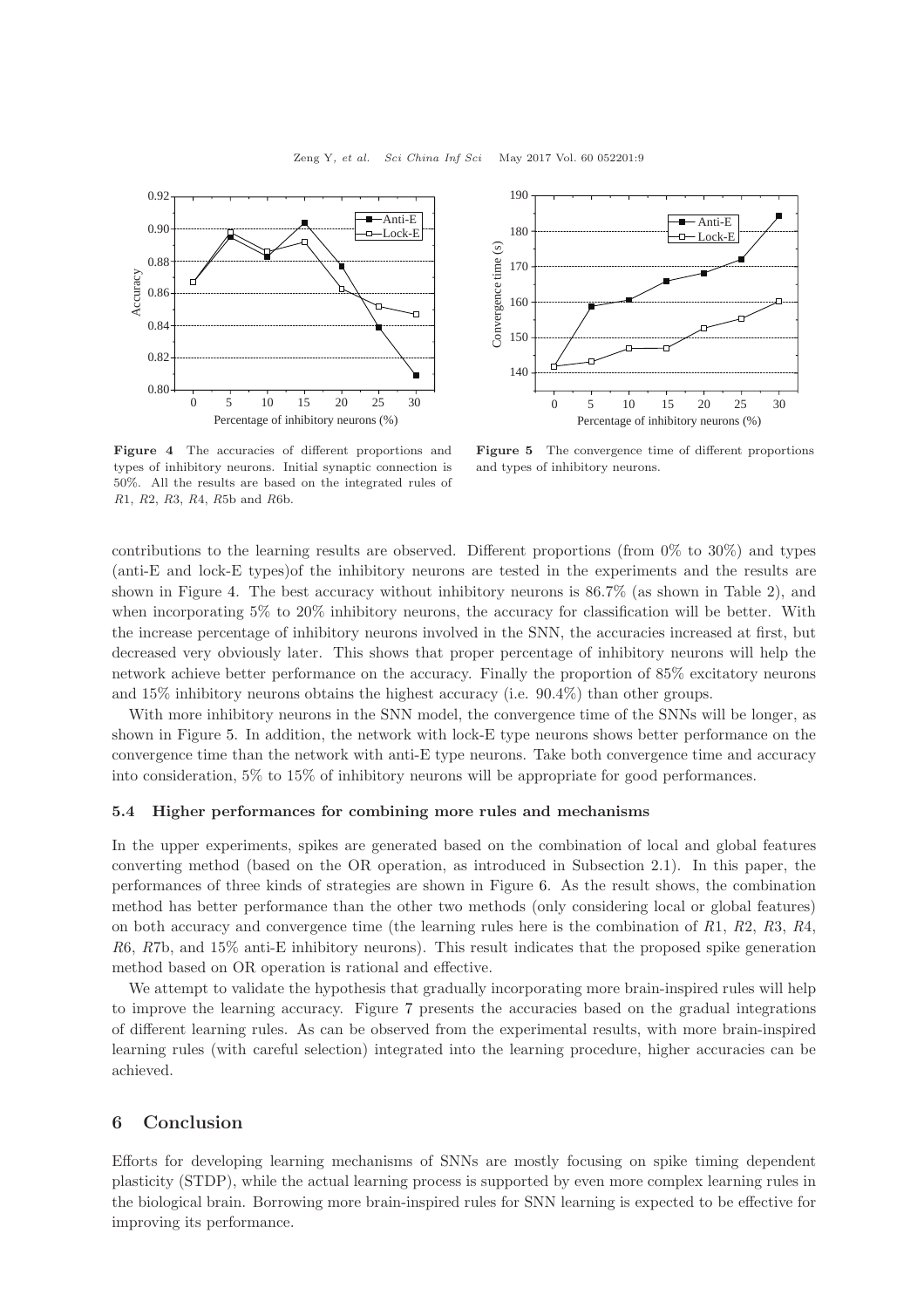<span id="page-9-11"></span>



Figure 6 The accuracy and convergence time of classification results based on different features detection method (the convergence time is normalized).

Figure 7 The improving accuracies based on gradually incorporating more brain-inspired learning rules.

In this paper, with careful consideration and selection, we incorporate seven brain-inspired learning rules into a multi-layer SNN model. The results indicate a potential that with more carefully selected brain-inspired rules integrated into the SNN model, higher accuracies can be achieved. Hence, many learning rules from the brain really can add useful contributions for computational models of cognitive tasks, and each of them have their own effects. In the future, with deeper understanding of the learning mechanisms of the brain, more rules will be found and can be integrated together for developing a better learning model and better performances of SNNs.

Acknowledgements This work was supported by Strategic Priority Research Program of Chinese Academy of Sciences (Grant No. XDB02060007), and Beijing Municipal Commission of Science and Technology (Grant Nos. Z151100000915070, Z161100000216124).

Conflict of interest The authors declare that they have no conflict of interest.

#### <span id="page-9-0"></span>References

- <span id="page-9-1"></span>1 Hinton G, Osindero S, Teh Y W. A fast learning algorithm for deep belief nets. Neural Comput, 2006, 18: 1527–1554
- 2 He K, Zhang X, Ren S, et al. Delving deep into rectifiers: surpassing human-level performance on imagenet classification. In: Proceedings of the IEEE International Conference on Computer Vision, Santiago, 2015. 1026–1034
- <span id="page-9-3"></span><span id="page-9-2"></span>3 Maass W. Networks of spiking neurons: the third generation of neural network models. Neural Networks, 1997, 10: 1659–1671
- 4 Eliasmith C, Stewart T, Choo X, et al. A large-scale model of the functioning brain. Science, 2012, 338: 1202–1205
- 5 Zenke F, Agnes E, Gerstner W. Diverse synaptic plasticity mechanisms orchestrated to form and retrieve memories in spiking neural networks. Nat Commun, 2015, 6: 6922
- 6 Song H F, Yang G R, Wang X J. Training excitatory-inhibitory recurrent neural networks for cognitive tasks: a simple and flexible framework. PLoS Comput Biol, 2016, 12: e1004792
- 7 Beyeler M, Oros N, Dutt N D, et al. A GPU-accelerated cortical neural network model for visually guided robot navigation. Neural Networks, 2015, 72: 75–87
- <span id="page-9-4"></span>8 Maffei G, Santos-Pata D, Marcos E, et al. An embodied biologically constrained model of foraging: from classical and operant conditioning to adaptive real-world behavior in DAC-X. Neural Networks, 2015, 72: 88–108
- <span id="page-9-5"></span>9 Wade J J, McDaid L J, Santos J, et al. Swat: a spiking neural network training algorithm for classification problems. IEEE Trans Neur Net, 2010, 21: 1817–1830
- <span id="page-9-6"></span>10 Beyeler M, Dutt N D, Krichmar J L. Categorization and decision-making in a neurobiologically plausible spiking network using a STDP-like learning rule. Neural Networks, 2013, 48: 109–124
- <span id="page-9-8"></span><span id="page-9-7"></span>11 Izhikevich E M. Simple model of spiking neurons. IEEE Trans Neur Net, 2003, 14: 1569–1572
- 12 Iakymchuk T, Rosado-Muñoz A, Guerrero-Martínez J F, et al. Simplified spiking neural network architecture and stdp learning algorithm applied to image classification. EURASIP J Image Vide Process, 2015, 2015: 1–11
- <span id="page-9-10"></span><span id="page-9-9"></span>13 Ionescu M, Paun G, Yokomori T. Spiking neural P systems. Fund Inform, 2006, 71: 279–308
- 14 Zhao Y, Liu X, Wang W. Spiking neural P systems with neuron division and dissolution. PLoS ONE, 2016, 11: e0162882